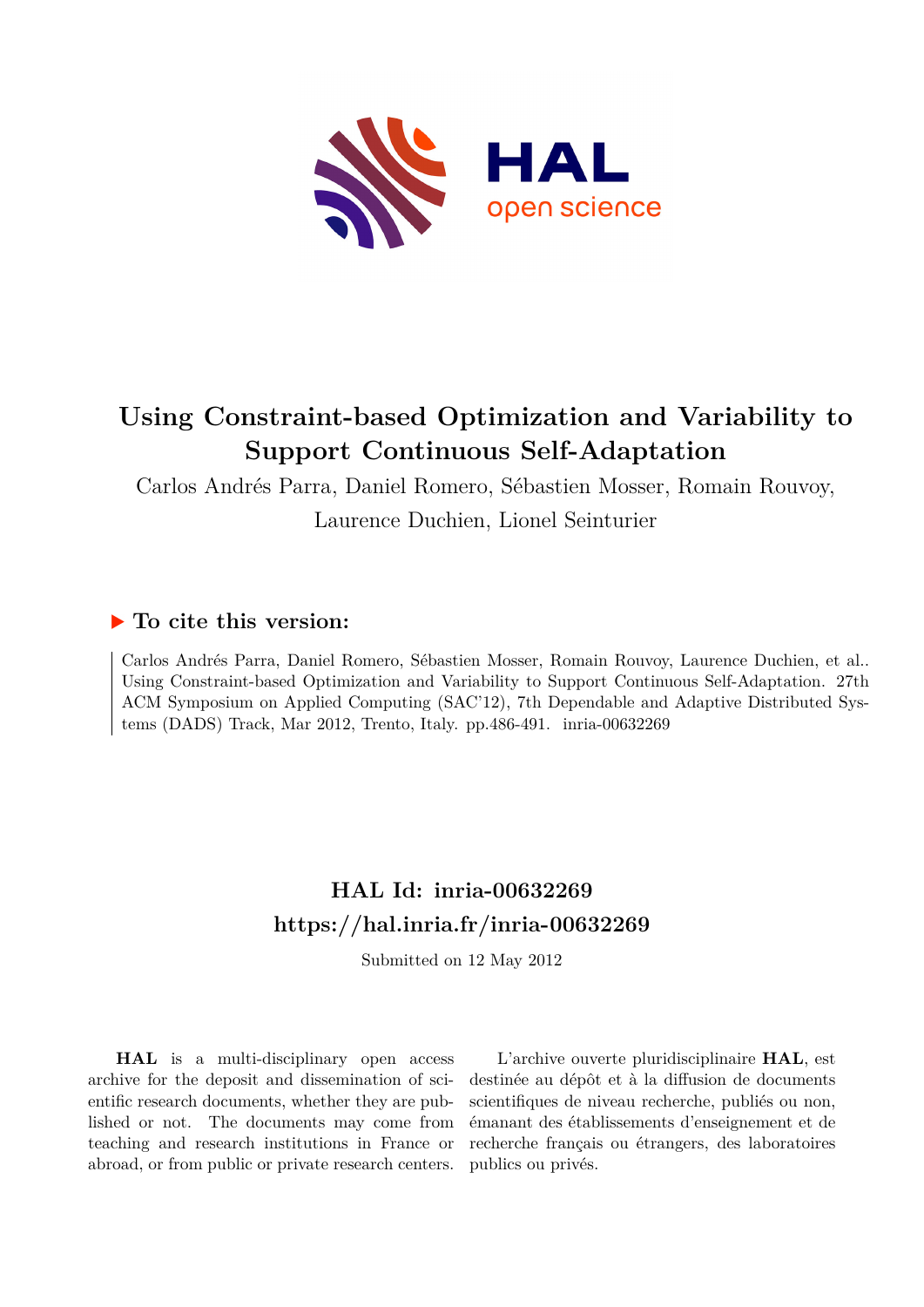## **Using Constraint-based Optimization and Variability to Support Continuous Self-Adaptation**

Carlos Parra<sup>1</sup>, Daniel Romero<sup>1</sup>, Sébastien Mosser<sup>2\*</sup>, Romain Rouvoy<sup>1</sup>,

Laurence Duchien<sup>1</sup>, Lionel Seinturier<sup>1†</sup>

Université de Lille 1, LIFL CNRS UMR 8022, INRIA Lille-Nord Europe, France

### <sup>1</sup>{name.lastname}@inria.fr, <sup>2</sup>sebastien.mosser@sintef.no

### ABSTRACT

Self-adaptation is one of the upcoming paradigms that accurately tackles nowadays systems complexity. In this context, Dynamic Software Product Lines model the intrinsic variability of a family of systems, and dynamically support their reconfiguration according to updated context. However, when several configurations are available for the same context, making a decision about the right one is a hard challenge: further dimensions such as QoS are needed to enrich the decision making process. In this paper, we propose to combine variability with Constraint-Satisfaction Problem techniques to face this challenge. The approach is illustrated and validated with a context-driven system used to support the control of a home through mobile devices.

#### 1. INTRODUCTION

In the recent years, we have witnessed major advances in mobile computing. Modern mobile devices are equipped with sensors and network interfaces that make them versatile. This versatility leads to new requirements for software which has to be *context-aware*— *i.e.*, it has to monitor the events and information coming from its environment and adapt its architecture accordingly. This software adaptations may affect two phases of the software life cycle: design and runtime. During the design phase, the elements required for the adaptation are prepared in advance. At runtime, the adaptation of applications is based on the context. An approach considering both phases enables the development of context-aware applications that can be easily adapted.

Therefore, in this paper we propose an approach for building context-aware applications based on three paradigms: (1) variability management for the design phase, (2) Dynamic Software Product Lines (DSPL) [7] for the runtime phase and (3) Constraint Satisfaction Problem (CSP) methods applied also at runtime phase.

∗ SINTEF ICT † Institut Universitaire de France

Copyright 2011 ACM 978-1-4503-0857-1/12/03 ...\$10.00.

At the design phase, adaptations can be considered as multiple configurations that an application may have. One way to deal with multiple configurations are feature models, a useful tool from SPL engineering. An adaptive application can be represented with a feature model that defines different products formed by two parts:  $(1)$  a kernel representing the commonalities (or mandatory features), and  $(2)$  variation points that can take different values (i.e., variants) and that can be added or removed due to an adaptation. Every configuration is then formed as a set of selected variants.

For the runtime phase, DSPLs [7] enable software products to switch their configuration according to a set of events like updates in the context. For the configurations to be achievable at runtime, we specify an explicit link between every variation point in the feature model and a piece of context. However, it is possible that multiple configurations from the DSPL satisfy the context. Different analysis are required to choose the new configuration. Furthermore, the design information does not include the constraints of the specific implementations for the identified variation point.

To overcome these limitations, we propose a new decision making approach based on CSP techniques. CSP enables the decision making process to consider new elements to choose a configuration. In particular, it is possible to model the selection of a new configuration as a CSP, where we search to optimize the selection of the available variants by regarding different dimensions, e.g., Quality of Service (QoS), resource consumption and reconfiguration cost. As CSP mechanisms may suffer from combinatorial explosion issues, our contribution includes a feature representation that bounds the exploration space during the adaptation, and consequently limits this phenomenon.

The rest of this paper is organized as follows. In Section 2, we motivate our work by using a smart-home scenario. Then, in Section 3 we introduce our proposal for developing context-aware applications. In Section 4 we present the modeling of the problem using CSP. Next, in Section 5 we validate our approach by performing different tests. Section 6 discusses some related approaches. Finally, Section 7 presents the conclusions and perspectives of our work.

#### 2. MOTIVATION & CHALLENGES

To introduce the challenges in this paper, we present an adaptive application called MobiHome. It enables mobile devices to access different services in smarthomes. The application can be adapted using three different types of context as follows: (1) Internet bandwidth, (2) availability of services, and  $(3)$  battery level of the device. The architec-

Permission to make digital or hard copies of all or part of this work for personal or classroom use is granted without fee provided that copies are not made or distributed for profit or commercial advantage and that copies bear this notice and the full citation on the first page. To copy otherwise, to republish, to post on servers or to redistribute to lists, requires prior specific permission and/or a fee.

*SAC'12* March 26-30, 2012, Riva del Garda, Italy.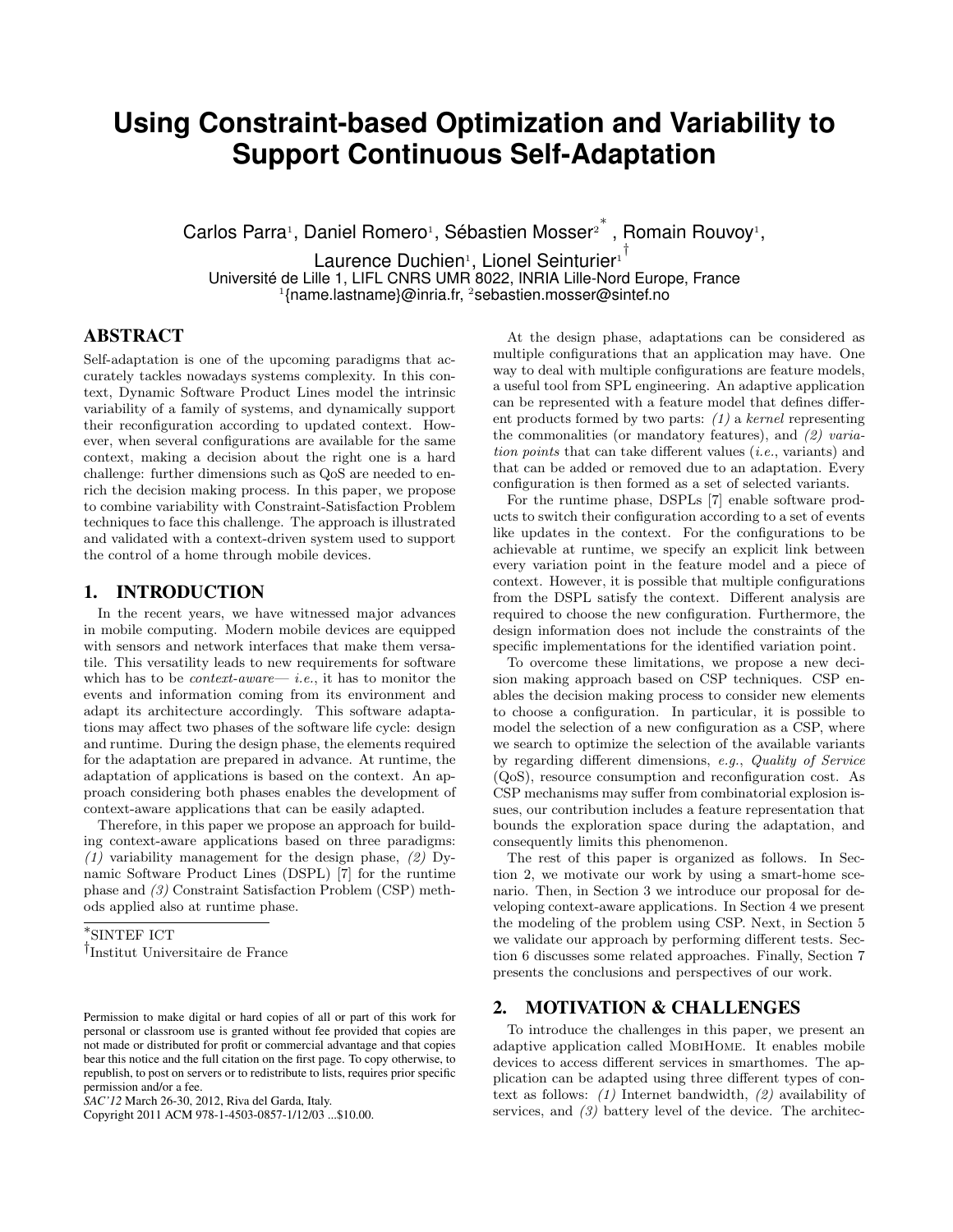ture of the application is separated in independent modules, which can be added, removed, or replaced. Figure 1 illustrates the architecture of MobiHome, using the Service Component Architecture (SCA) graphical notation<sup>1</sup>.



Figure 1: MobiHome Architecture.

The architecture of Figure 1 includes the View and Controller components to offer a user interface. These components are always present. The architecture also has the TV Control, Multimedia, and Video Provider modules. The first module enables the mobile device to control a television. The second module accesses a multimedia server to offer rich content to the users. Finally, the third module is used to visualize videos on the mobile device. This module can be provided in two different ways: local or remote.

Regarding the context information used to choose the best configuration of MobiHome, the Multimedia module depends on the availability of a multimedia service. To choose between Local and Remote video providers, MobiHome uses two main conditions: if the battery level is under 50% the Local module is preferred, and if the bandwidth is over 400kb/s the Remote module is preferred. It is important to notice here that these conditions can be both satisfied at the same time, or none at all, depending on the context. In such cases, the decision on which provider to use will depend on other parameters such as QoS and reconfiguration cost, as we explain in the following section.

Furthermore, for each module in MobiHome, it is possible to have several implementations. In particular, the TV Control component has two implementations: Wifi and Bluetooth. The former one enables the mobile device to control a Universal Plug'n Play (UPnP)<sup>2</sup> television. The latter one uses bluetooth to replace a traditional remote controller. The Multimedia module has one implementation allowing the display of rich content such as photos, and videos. Finally, regarding the implementations for the video providers, the Local module has one implementation whereas the Remote module has two different implementations: Low Quality and High Quality. The Low Quality implementation reproduces videos with a resolution of 240p. High Quality implementation allows for resolutions of up to 480p (higher resolution supported for most current mobile devices).

To define the configurations proposed by this architecture, in Figure 2 we create a Feature Diagram (FD). A FD [9] consists of  $(1)$  a hierarchy of features, which may be mandatory (commonality) or optional (variability), and (2) a set of constraints expressing inter-feature dependencies.

In the diagram, we divide the variability in two layers: architecture and implementation. Architectural variability



Figure 2: Feature model.

represents the different modules of MobiHome, whereas implementation variability represents the different implementations of each architectural feature. In the first layer, we define mandatory features for the Kernel components, and optional features for the modules that can be added or removed. As Local and Remote video providers are intrinsically exclusive, we define alternative features  $(i.e.,$  only one has to be chosen) to model this fact. In the implementation layer, we use either mandatory features; when only one implementation is available, or alternative features; to select one implementation among a list.

To obtain the final configuration of MobiHome one has to select the modules and their implementation. Since context is used for deciding the modules needed in the application, it can be understood as a way to filter out the invalid configurations (*i.e.*, the ones that do not respect the particular context situation). However, context alone is not enough to decide about the complete configuration of MobiHome. One can encounter two different situations with respect to the configurations obtained from the context information:

- 1. Multiple Candidate Availability: This situation refers to the fact that context information chooses a given module, without specifying an implementation. For example, consider the context information for service availability indicating that it is possible to control a television. In this case we need to choose between Wifi and Bluetooth implementations.
- 2. Conflicting Modules Selection: This situation takes place when there is a contradiction of the restrictions between the modules, and the context. Such situation is due to the lack of a global view of the system implementation, where different developers can implement several parts of the system in an independent way. In this case, it is necessary to choose the best implementation, and also to resolve the conflicts between module constraints and context. For example, consider the previously discussed rules when bandwidth is over 400kb/s and battery is under 50%. In this case, context is telling us to choose both, local and remote video providers, which would lead to an architectural error. Therefore, it is necessary to respect the constraints between the modules, but also to satisfy, at least partially, the modifications according to context.

 ${}^{1}$ SCA: http://www.oasis-opencsa.org/sca

 $^{2}UPnP:$  http://www.upnp.org/resources/documents.asp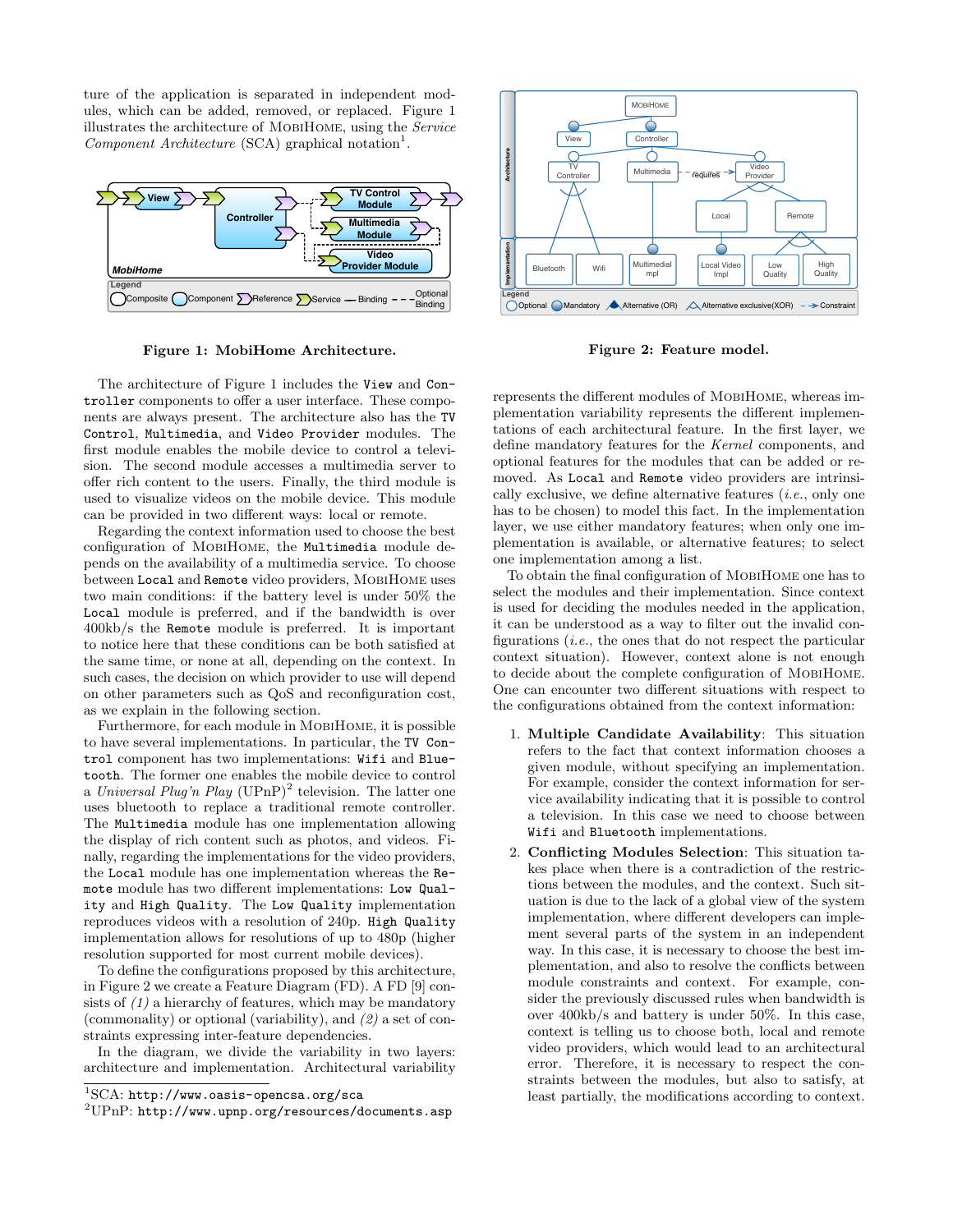#### Challenges*.*

Regarding the previously situations, we propose an approach to deal with the issues related to the selection of the new application configuration. The main contribution of this paper refers to the definition of an adaptation process based on variability that selects the optimal configuration in terms of architecture and implementation. In particular, we answer the following questions:

- 1. How to link context information and architectural variability? This challenge refers to the definition of a decision making process that considers both context and variability. For any adaptation, this process has to compute the target configuration in terms of architectural features, for a given context information.
- 2. How to select one implementation for the selected architectural variability? The second challenge refers to the selection of one implementation for a given architectural configuration. In this case, context and variability are not enough to make a decision. It is necessary to define new dimensions that allow the process of decision making to select the optimal implementation.

#### 3. PROPOSAL

In this section we present our approach which uses context for adapting an application at runtime. Autonomic Computing Paradigm [8] aims to build self-adaptive systems by using Feedback Control Loops (FCLs). Our contribution focus in the planning phase of these FCLS in order to define a new approach that always selects a valid and optimal configuration according to the current user context. To do this, we divide the planning phase in two sub-phases, one phase for variability and context analysis, and a second one for optimization.

#### 3.1 Variability and Context Analysis

The first step of our planning contribution that links context and architectural variability (cf. Section 2) is built upon DSPL. In particular, we implement a DSPL through the use of Feature Diagrams (FD) and a composition based on Aspect Oriented Modeling (AOM) [6], where every variant in the FD is implemented with a model that can be composed at design or at runtime. The models allow us to modularize the architecture of the applications to have both the kernel, and the optional elements to be incorporated. Every model includes four parts:  $(1)$  an architectural part with a set of elements to be added,  $(2)$  a definition of a place where the architectural elements are going to be added in the kernel,  $(3)$  a set of modifications required to incorporate the architectural elements to the kernel, and  $(4)$  a reference to a context element (i.e., an observable) that is used dynamically to trigger an adaptation.

A product of the DSPL is then represented as a selection of features in the FD  $(i.e., a configuration)$ . For the dynamic adaptation based on context, we deal specifically with the process of selecting and/or deselecting features at runtime. For that, we assume that a product has been built and that its architecture can be expressed in terms of selected variants from the FD representing both the kernel, and all the aspects selected for the given configuration. At runtime, the dynamic changes of the different observables (e.g., the available bandwidth) have an impact on the architecture of the

application and trigger the adaptation process. The first phase defines an algorithm (see Algorithm 1) that finds a target configuration, using as input a given context situation, expressed in terms of selected variants from the FD and the current configuration for a particular product.

The first step of the algorithm consists in creating a target configuration with the same variants as in the current configuration. Afterwards, the algorithm iterates over the updated observables. For the observables whose aspect belongs to the current configuration, the algorithm verifies if the new observable value is false to remove its referenced aspect model from the configuration. For the observables whose aspect model does not belong to the configuration, the algorithm verifies if the new observable value is true to add its referenced aspect model to the target configuration. After the variants of the aspects to add have been selected, and the variants of the aspects to remove have been deselected, the algorithm obtains the target configuration.

| Algorithm 1 Adapter algorithm |
|-------------------------------|
|                               |

| <b>Require:</b> A set of updated context observables<br>- C |  |  |  |  |  |  |
|-------------------------------------------------------------|--|--|--|--|--|--|
| and the current product configuration $P_{current}$<br>$=$  |  |  |  |  |  |  |
| ${F_1, F_2, \ldots, F_k}$                                   |  |  |  |  |  |  |
| <b>Ensure:</b> A target product configuration $P_{target}$  |  |  |  |  |  |  |
| 1: $P_{target} \leftarrow P_{current}$                      |  |  |  |  |  |  |
| 2: for all $(O_n \in \mathcal{C})$ do                       |  |  |  |  |  |  |
| if $(F_{O_n} \in P_{current})$ then<br>3:                   |  |  |  |  |  |  |
| if $(O_n.value() = false)$ then<br>4:                       |  |  |  |  |  |  |
| $P_{target}.deselect(F_{O_n})$<br>5:                        |  |  |  |  |  |  |
| end if<br>6:                                                |  |  |  |  |  |  |
| 7:<br>else                                                  |  |  |  |  |  |  |
| if $(O_n.value() = true)$ then<br>8:                        |  |  |  |  |  |  |
| $P_{target}.select(F_{O_n})$<br>9:                          |  |  |  |  |  |  |
| end if<br>10:                                               |  |  |  |  |  |  |
| end if<br>11:                                               |  |  |  |  |  |  |
| 12: end for                                                 |  |  |  |  |  |  |
|                                                             |  |  |  |  |  |  |

#### 3.2 Optimization based on Constraints

The variability analysis generates a configuration. However, even if we have a target configuration at the architectural level (cf. Section 2), this configuration may be valid or invalid regarding the constraint analysis. In either case, further analysis are required to decide which configuration and which implementation are used for the new target configuration of the product.

To face this challenge we propose a CSP-based strategy to decide the optimal configuration and implementation for the target configuration. We model the selection of an optimal configuration as a CSP. Our goal is to find the best implementation for a given configuration issued from the previous phase. To decide which is the most suitable implementation, we provide the flexibility of choosing between different dimensions to optimize, including but not limited to the cost associated with resource consumption  $(e.q.,$  memory or energy), the reconfiguration cost  $(e.q.,$  in terms of bindings that we need to add or remove) and the offered QoS [15] (e.g., response time).

To reduce the complexity of the decision making process at runtime, and make the CSP problem solvable, we divide the variability set in two different parts, as shown in the example of Section 2. Architectural variability for the design phase, and implementation variability for the runtime phase.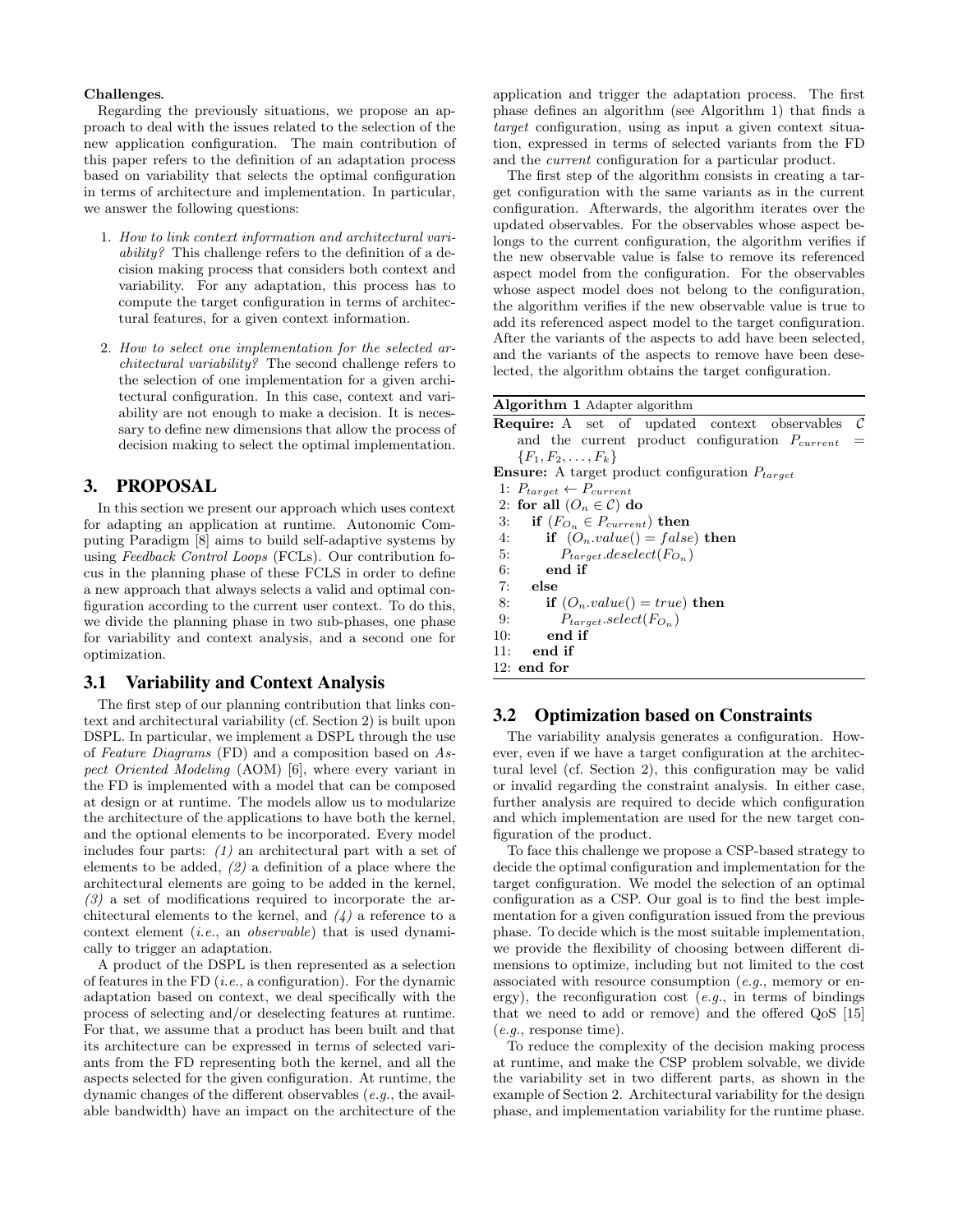Table 1: Objective functions for Optimization

| $\textbf{QS} \quad \left[ \begin{array}{c} \max\Bigg(\sum\limits_{i=1}^{i= \mathcal{V} } \sum\limits_{j=1}^{j= \mathcal{I}_i } \sum\limits_{k=1}^{k= \mathcal{Q} } q_{Q_k}(I_j) \times s{i_(I_j)} \times s(VP_i) \times wq(Q_k) \Bigg) \end{array} \right]$                                                                                                                                                                                                           |
|-----------------------------------------------------------------------------------------------------------------------------------------------------------------------------------------------------------------------------------------------------------------------------------------------------------------------------------------------------------------------------------------------------------------------------------------------------------------------|
|                                                                                                                                                                                                                                                                                                                                                                                                                                                                       |
| $\begin{array}{l l l} \textbf{Cost} & \min(\vert C_{c} - C_{i} \vert + \vert C_{i} - C_{c} \vert) \\ & \min\left(\sum\limits_{i=1}^{\vert z \vert} \sum\limits_{j=1}^{\vert z \vert} \sum\limits_{k=1}^{\vert z \vert} \vert \nabla \vert \\ & \min\left(\sum\limits_{i=1}^{\vert z \vert} \sum\limits_{j=1}^{\vert z \vert} \sum\limits_{k=1}^{\vert z \vert} \vert \nabla_{R_{k}}(I_{j}) \times s(iI_{j}) \times s(VP_{i}) \times w_{r}(R_{k}) \right) \end{array}$ |

The goal of this separation is to avoid the combinatorial explosion of different configurations at runtime. For this reason, implementation variability is defined with a limited set of features. Consequently, during the runtime phase, the set of available configurations that can be obtained as a result of an adaptation does not grow exponentially, and improves the performance of the CSP solving time.

We consider the two situations identified in Section 2. In the situation 1, we select the best implementation according to a specific dimension. In the situation 2, we search a valid solution optimized but that does not satisfy completely the current context. In this way, we provide adaptation considering not only the current context but also dimensions for providing an optimized application that guarantees a better user experience. The next section presents in detail the CSP modeling for finding the optimal configuration.

#### 4. MODELING THE PROBLEM

A CSP problem consists in a set of variables and their finite domains, which are associated by constraints limiting the values that they take. Additionally, to reduce the number of solutions, it is also necessary to define objective functions to be optimized—*i.e.*, maximized or minimized. In this way, we identify two variables:  $(1)$   $s(VP_i)$ , indicating the selection or exclusion of the  $VP_i$  variation point in the configuration and (2)  $si(I_i)$  that expresses if the implementation  $I_i$  is part of the configuration or is not. The constraints are related to the exclude and require relationships between variation points and implementations.

The objective functions enable us to select the most suitable configuration regarding specific dimensions. In particular, we present three functions for the optimization of the configuration selection in terms of QoS, reconfiguration cost and resource consumption. The idea is to offer flexibility of using different criteria in the context-based adaptation process to select the new configuration. Nevertheless, our approach can be easily extended to include new dimensions. Table 1 summarizes the objective functions.

#### 4.1 Optimizing the Provided QoS

One of the dimension that we use for improving the result of the decision-making process is the QoS. The usage of the QoS for selecting the new configuration is a suitable alternative since we search to improve the user experience by means of the context-aware adaptation. Therefore, it is logical that we try to maximize the value associated with the  $QS$  function in Table 1. In this function, we use the  $q_{Q_k}(I_j)$ expression to estimate the value of the  $Q_k$  QoS property offered by each implementation. This value is only considered in the function evaluation if the implementation and the variation point are part of the configuration—i.e., if  $si(I_i)$ and  $s(VP_i)$  are 1. To obtain the weight or importance given to each QoS property, we use the expression  $w_q(Qk)$ .

For example, we can apply the QS function in Conflicting Modules Selection situations such as the selection of the Video Provider, when the battery level indicates that the Local module should be chosen but the bandwidth says the Remote module. To do this, for the Video Provider variants, we define a scale of 1 (low) to 3 (high) for the QoS video quality and response time. The Local Video Impl implementation provides 3 in video quality and 3 in response time. The Low Quality implementation has 1 in video quality and 2 in response time. The High Quality presents 3 in video quality and 1 in response. Therefore, we will choose Local Video Impl even if we do not respect the context partially. The resulting configuration is optimized regarding the service offered by the component implementation.

#### 4.2 Optimizing the Reconfiguration Cost

Another dimension that we use is the reconfiguration cost. To compute this cost, we define the Cost function to search the configuration requiring the minimal number of operations to be reached. In the function, we use the set differences  $C_c - C_i$  and  $C_i - C_c$ , which provide the implementations of the points that must be removed and added, respectively. For example, to replace  $C_1 = \{Bluetooth\}$  by  $C_2 =$  ${Bluetooth, Low Quality}$  or  $C_3 = {Bluetooth, High Quality}$ , we make the differences  $C_2 - C_1 = \{LowQuality\}$  and  $C_3$  –  $C_1 = \{HighQuality\}$ , which indicate what implementations we need to add in both cases. On the contrary, we do not need to remove functionality because  $C_1 - C_2$  and  $C_1 - C_3$ are empty. We specific an arbitrary value for the add and delete operations of components in the architecture, which can be modified at runtime if required (e.g., 1 in both cases).

#### 4.3 Optimizing the Resource Consumption

For the resources, we define the *Cons* function in Table 1. which computes the total resource consumption for a given configuration. We employ  $r_{R_k}(I_j)$  to determine the consumption associated with each point implementation, value that will be only considered if the implementation and the respective variation point make part of the application configuration (by using s and si). Additionally, we use the  $w_r$ function to include in the computation the importance of the resource. These values are extracted from user preferences stating the relevance of different resources for the user (e.g., CPU and memory consumption). If a resource is no relevant in the optimization process its weight is 0.

Considering the situation that requires the selection of the TV Controller variant (cf. Section 2), we give constant values to the CPU consumption of  $x_1$  and  $x_2$  for the Wifi and Bluetooth implementations respectively, where  $x_1 > x_2$ . In a similar way, we estimate the memory consumption in  $y_1$  and  $y_2$  for the Wifi and Bluetooth implementations respectively, where  $y_1 > y_2$ . Additionally, we give the same importance to both resources. This means that, if we wish to reduce the resource consumption, applying Cons, we obtain a better performance if we select the Bluetooth implementation.

#### 4.4 Constraints in the Selection Problem

In order to respect the exclude and include relations, for minimizing the Cons, Cost and QS functions in Conflicting Modules Selection situations (cf. section 2), we have to satisfy the following constraints:

CO1.  $\{\forall (VP_h, VP_j) \in \mathcal{E}: (I_k \in \mathcal{I}_h \land I_l \in \mathcal{I}_j \land I_k \in$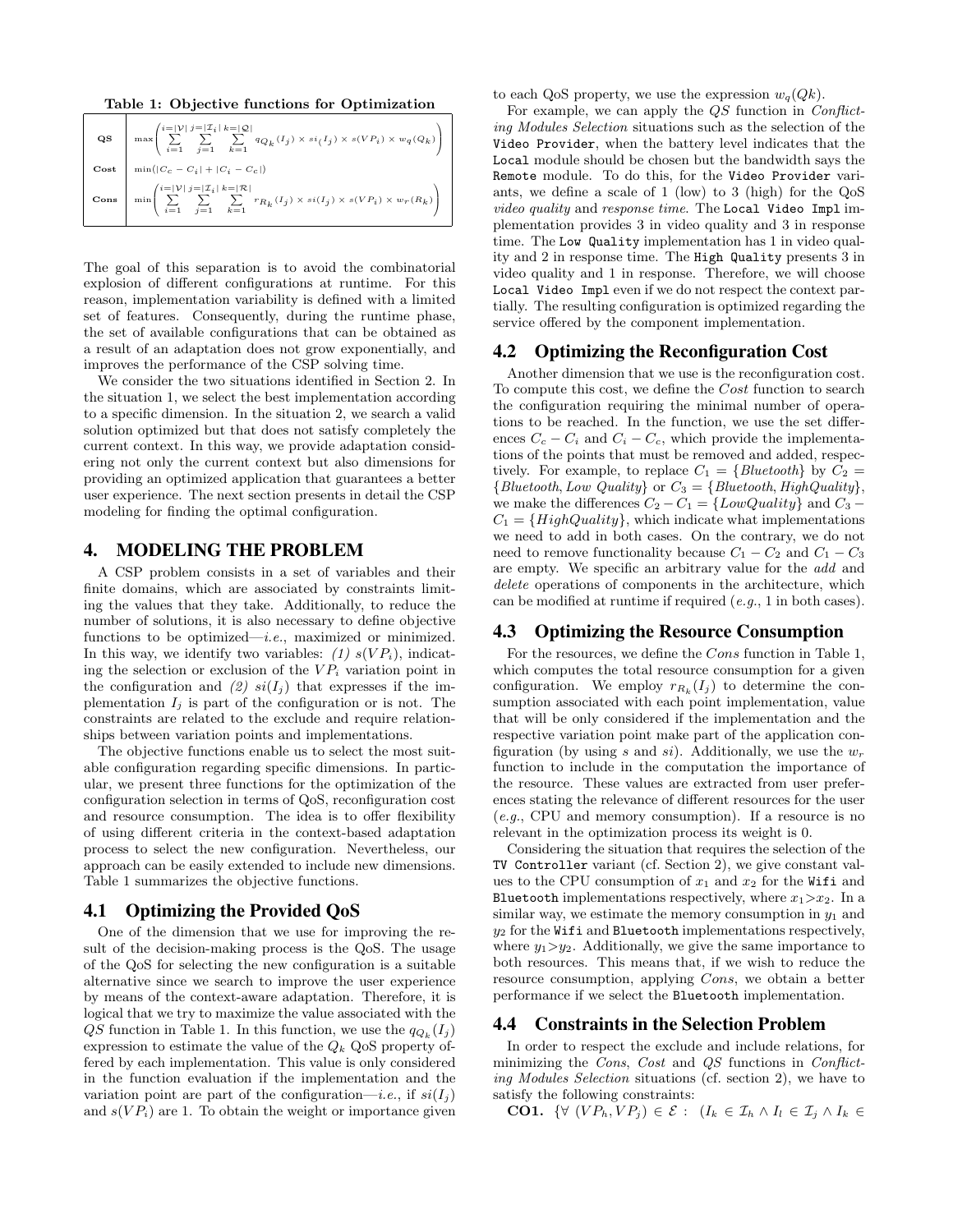$C_i$   $\Rightarrow$   $I_l \notin C_i$ : All the *excludes* constraints, at the architectural level, are respected.

CO2.  $\{\forall (VP_h, VP_j) \in \mathcal{R}: (I_k \in \mathcal{I}_h \land I_l \in \mathcal{I}_j \land I_k \in$  $C_i$ )  $\Rightarrow I_l \in C_i$ : All the *requires* constraints, at the architectural level, are respected.

**CO3.** {∀  $(I_k, I_l) \in \mathcal{EI}$ :  $I_k \in C_i \Rightarrow I_l \notin C_i$ }: All the excludes constraints, at the implementation level, are respected.

**CO4.** { $\forall$   $(I_k, I_l) \in \mathcal{RI}$  :  $I_k \in \mathcal{C}_i \Rightarrow I_l \in \mathcal{C}_i$  }: All the requires constraints, at the implementation level, are respected.

**CO5.** { $\forall VP_j \in \mathcal{VPC}_i : |\mathcal{IC}_i^j| = 1$ }: Each selected variation point has one and only one implementation that has been chosen.

In Multiple Candidate Availability situations, we only need to satisfy the CO3, CO4 and CO5 constraints since the first subphase already guarantee the satisfaction of the first two.

The previous constraints represent the basic constraints to find a valid configuration. Such constraints are derived from the work performed at design and implementation phases. Therefore, by respecting these constraints, we can find a configuration that is part of the product family and at the same time is the most suitable according to context and the optimized dimension. Nevertheless, new constraints could be imposed. As we illustrate in Section 5, the definition of a high number of constraints makes the resolution process more expensive. Furthermore, if there are contradictions between constraints, the problem can become inconsistent.

#### 5. VALIDATION

To validate the approach, we implemented MobiHome and the service containing the logic of CSP with SCA components running on top of the Frascati platform [14]. We chose this platform because, in addition to its usage of different technologies and provided support for distribution, it also presents reflective capabilities. Additionally, we also implemented in Java the feature model analyzer and the adapter algorithm. Finally, to implement the CSP logic, we benefit from the JaCoP solver<sup>3</sup>.

In order to verify the efficiency of the CSP in the decision making process, we executed several tests by varying the complexity of the application. Specifically, in different tests we changed the number of variation points, variants and requires constraints. In Table 2, we present for each test, the number of configurations available at both the architecture and the implementation levels.

Regarding the CSP problem, we present the optimization of the QS function using two QoS properties. Each test was executed 1,000 times. We calculate the average time of the execution by excluding the first 100, which were considered as part of the warm-up. The first three tests  $(a, b \text{ and } c)$  correspond to the two situations introduced in section 2. In the other tests, we created bigger product families to vary the complexity of the CSP. Analyzing the adaptation costs provided by Table 2, we see that in test a we obtained a cost of 1.0ms approximately, and in test b and c, 1.5ms and 1.6ms, respectively. As expected, the CSP latency increases, not only because of the application size, but also because of the number of constraints. From these results, we observe that our approach has a good performance for simple applications having a reasonable quantity of constraints, variation points,

Table 2: Variability and CSP results

| Test | VP <sub>s</sub> | Number of      | Number of   | <b>CSP Latency</b> |
|------|-----------------|----------------|-------------|--------------------|
|      |                 | Variants by VP | Constraints | (ms)               |
| a)   |                 | 2              | റ           | 1.0044             |
| b    | 3               | 1,1,2          | 3           | 1.4822             |
| C.   | 3               | 1,1,2          | 5           | 1.5766             |
| đ    | 5               | 2              | 5           | 2.1311             |
| e l  | 10              | 4              | 5           | 5.5622             |
|      | 20              | 4              | 5           | 10.5055            |
| g.   | 50              | 4              | 5           | 27.7388            |

and variants. On the other hand, considering more complex applications, we see that the overhead increases in a linear way approximately comparing configurations  $d, e, f$  and  $g$ . Even if we have an application with 50 variation points and 4 implementations for each one (cf. configuration  $g$ ), we are able to find a suitable configuration in less than 1 second. This is a good property of our solution, because we can still deal with context-aware adaptation and decision making by applying CSP techniques at a reasonable cost.

#### 6. RELATED WORK

Several works propose the use of variability and SPL for adapting applications at runtime. In [2] are proposed SPLs for adaptive systems. In their approach, a complete specification of the context and supported changes has to be provided using a state machine. Each state represents a particular variant of the system and transitions between states define dynamic adaptations that are triggered by context changes. [4] proposes a DSPL with aspect models at runtime. They use aspect models to define features and feature constraints. Their approach links what they call dynamic features, representing late variation points in an SPL, to dynamic aspects. In our approach we propose a similar strategy for dealing with multiple configurations at runtime and product derivation based on context information. However, we improve this process by adding an implementation level where CSP is used to choose, the optimal solution based not only in context information, but also in a set of additional dimensions. In [3], authors tackle the problem of combinatorial explosion configurations for dynamic software product lines. They present a modular approach whose decision model combines utility functions, and various optimizations of the search space. Our approach can be considered as an alternative to this approach, however, we avoid the combinatorial explosion by restricting the kind of variability for the implementations at runtime.

Regarding the optimization, several works propose the use of parameters like QoS at runtime to define the best adaptation. For example, in [10] is proposed an approach formed by two parts: an MDA transformation chain for building adaptive applications, and a middleware system to make decisions about adaptation based on QoS information. In [1] authors define an approach to automate the selection of an optimal service configuration by exploiting two different methods:  $i)$  a greedy method and  $ii)$  a constraint programming method. Unlike these two approaches, our solution uses the CSP as a complement to the configuration process of the DSPL to deal with ambiguities due to context events and to the need of choosing a specific implementation.

The work presented in [12] uses Constraint Programming

 $^3\mathrm{JaCoP:}\,$ http://jacop.osolpro.com/